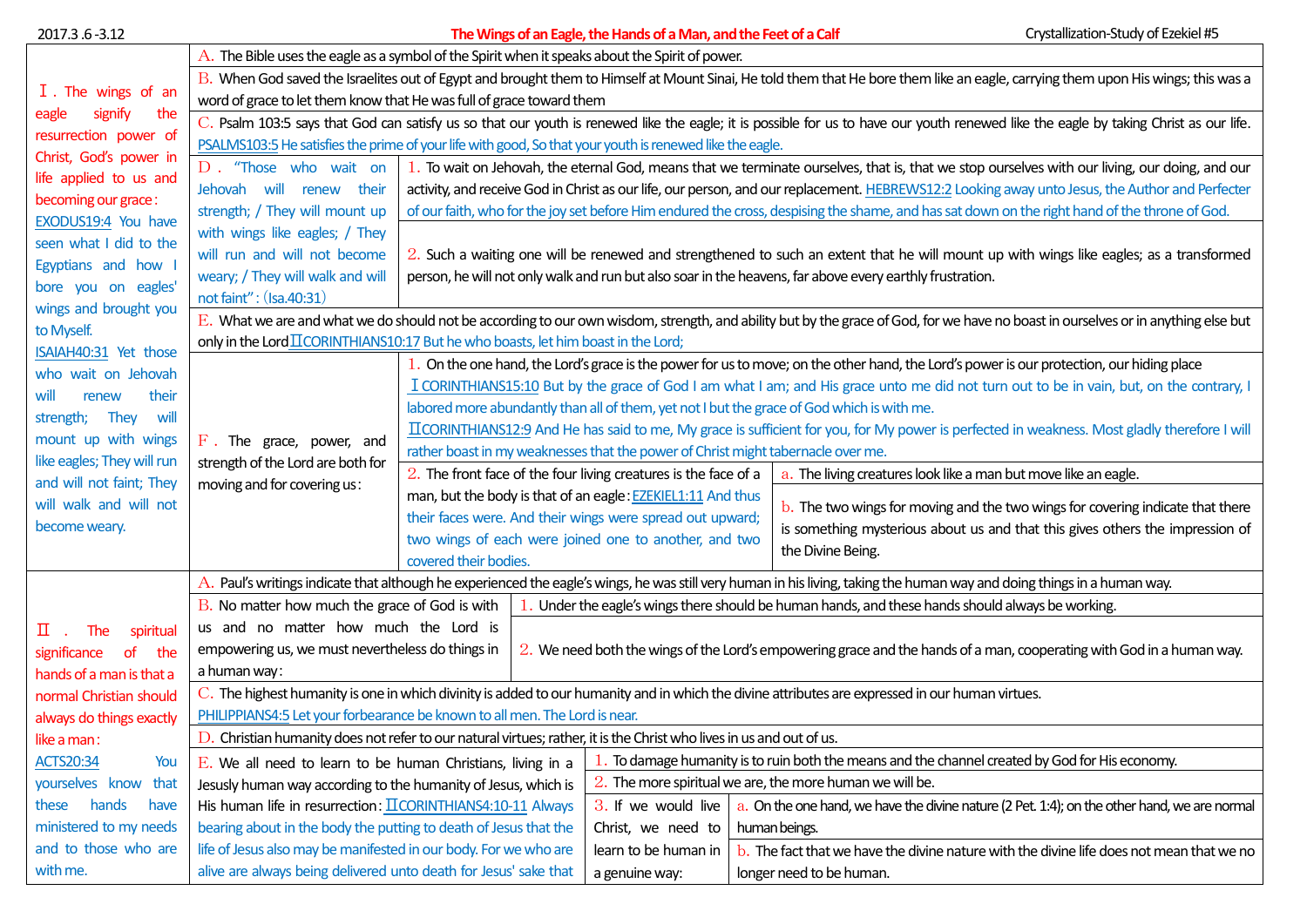| And the<br>EZEKIEL1:8                                                                                                                                                                              | the life of Jesus also may be manifested in our mortal flesh.                                                                                                                                                                                                                                                            |                                                                                                                              |                                                                                                                                                                                                            | c. We need to live a genuinely human life by the divine life and nature; in this way we        |                                                                                         |                            |  |  |  |  |  |
|----------------------------------------------------------------------------------------------------------------------------------------------------------------------------------------------------|--------------------------------------------------------------------------------------------------------------------------------------------------------------------------------------------------------------------------------------------------------------------------------------------------------------------------|------------------------------------------------------------------------------------------------------------------------------|------------------------------------------------------------------------------------------------------------------------------------------------------------------------------------------------------------|------------------------------------------------------------------------------------------------|-----------------------------------------------------------------------------------------|----------------------------|--|--|--|--|--|
| hands of a man were                                                                                                                                                                                |                                                                                                                                                                                                                                                                                                                          |                                                                                                                              | will be able to live the highest human life, a life like that of the Lord Jesus.                                                                                                                           |                                                                                                |                                                                                         |                            |  |  |  |  |  |
| under their wings on                                                                                                                                                                               | F. When Christ comes into us as life, He is the eternal life with both the divine life and nature and the human life and nature; now our wonderful Savior lives, acts, moves, and works                                                                                                                                  |                                                                                                                              |                                                                                                                                                                                                            |                                                                                                |                                                                                         |                            |  |  |  |  |  |
| their four sides. And the                                                                                                                                                                          | as life within us in a quiet, normal, ordinary way and also in a very human way.                                                                                                                                                                                                                                         |                                                                                                                              |                                                                                                                                                                                                            |                                                                                                |                                                                                         |                            |  |  |  |  |  |
| four of them had their                                                                                                                                                                             | G. The Spirit, who was not yet because Jesus had not yet been glorified in resurrection, is the Spirit with the humanity of Jesus; the Spirit today has been constituted with the                                                                                                                                        |                                                                                                                              |                                                                                                                                                                                                            |                                                                                                |                                                                                         |                            |  |  |  |  |  |
| faces and their wings                                                                                                                                                                              | glorified humanity of Jesus.                                                                                                                                                                                                                                                                                             |                                                                                                                              |                                                                                                                                                                                                            |                                                                                                |                                                                                         |                            |  |  |  |  |  |
| thus:                                                                                                                                                                                              | 1. The Spirit of Jesus refers to the Spirit of the incarnated Savior who, as Jesus in His humanity, passed through<br>H. We need to experience the Spirit of God as the Spirit of                                                                                                                                        |                                                                                                                              |                                                                                                                                                                                                            |                                                                                                |                                                                                         |                            |  |  |  |  |  |
|                                                                                                                                                                                                    | Jesus:                                                                                                                                                                                                                                                                                                                   |                                                                                                                              |                                                                                                                                                                                                            | human living and death on the cross.                                                           |                                                                                         |                            |  |  |  |  |  |
|                                                                                                                                                                                                    | ACTS16:7 And when they had come to Mysia, they tried to go                                                                                                                                                                                                                                                               |                                                                                                                              | 2. This indicates that in the Spirit of Jesus there is not only the divine element of God but also the human                                                                                               |                                                                                                |                                                                                         |                            |  |  |  |  |  |
|                                                                                                                                                                                                    | into Bithynia, yet the Spirit of Jesus did not allow them.                                                                                                                                                                                                                                                               |                                                                                                                              |                                                                                                                                                                                                            | element of Jesus and the elements of His human living and His suffering of death as well.      |                                                                                         |                            |  |  |  |  |  |
| The<br>spiritual<br>Ш                                                                                                                                                                              | A. The apostle Paul speaks of walking with the straight feet of a calf.                                                                                                                                                                                                                                                  |                                                                                                                              |                                                                                                                                                                                                            |                                                                                                |                                                                                         |                            |  |  |  |  |  |
|                                                                                                                                                                                                    | a. The degree of the learning<br>1. The development of the ability to discern is based upon learning and experience:                                                                                                                                                                                                     |                                                                                                                              |                                                                                                                                                                                                            |                                                                                                |                                                                                         |                            |  |  |  |  |  |
| significance of the feet<br>of a calf is that we                                                                                                                                                   | B. The calf's feet are not only straight but also                                                                                                                                                                                                                                                                        |                                                                                                                              |                                                                                                                                                                                                            |                                                                                                | and experience we have                                                                  |                            |  |  |  |  |  |
| should walk like a calf,                                                                                                                                                                           | cloven, divided; the divided hoof signifies that in                                                                                                                                                                                                                                                                      |                                                                                                                              | HEBREWS4:12 For the word of God is living and operative and sharper than any<br>before God is the degree of the<br>two-edged sword, and piercing even to the dividing of soul and spirit and of joints and |                                                                                                |                                                                                         |                            |  |  |  |  |  |
| having straight feet; we                                                                                                                                                                           | our Christian walk we need discernment of what is                                                                                                                                                                                                                                                                        |                                                                                                                              |                                                                                                                                                                                                            |                                                                                                |                                                                                         | discernment we will have.  |  |  |  |  |  |
| walk<br>should<br>not                                                                                                                                                                              | marrow, and able to discern the thoughts and intentions of the heart.<br>b. The most profound<br>right and what is wrong in the eyes of God:<br>HEBREWS5:14 But solid food is for the full-grown, who because of practice have their                                                                                     |                                                                                                                              |                                                                                                                                                                                                            |                                                                                                |                                                                                         |                            |  |  |  |  |  |
| according                                                                                                                                                                                          | LEVITICUS11:4 However these you shall not eat: of                                                                                                                                                                                                                                                                        |                                                                                                                              |                                                                                                                                                                                                            |                                                                                                |                                                                                         | discernment comes from the |  |  |  |  |  |
| to<br>our<br>crooked human feet but                                                                                                                                                                | faculties exercised for discriminating between both good and evil.<br>most profound dealings.<br>those that only chew the cud or of those that only                                                                                                                                                                      |                                                                                                                              |                                                                                                                                                                                                            |                                                                                                |                                                                                         |                            |  |  |  |  |  |
| with the feet of a calf:                                                                                                                                                                           | have a divided hoof: the camel, for though it chews                                                                                                                                                                                                                                                                      |                                                                                                                              | 2.<br>"This I pray,                                                                                                                                                                                        | a. Discernment is the ability to sense things; the Greek word for discernment means "sensitive |                                                                                         |                            |  |  |  |  |  |
| EZEKIEL1:7 And their                                                                                                                                                                               | the cud, it does not have a divided hoof; it is                                                                                                                                                                                                                                                                          | love<br>that your                                                                                                            | perception, moral tact."                                                                                                                                                                                   |                                                                                                |                                                                                         |                            |  |  |  |  |  |
| feet were straight feet,                                                                                                                                                                           | unclean to you.                                                                                                                                                                                                                                                                                                          | may abound yet                                                                                                               |                                                                                                                                                                                                            |                                                                                                | (1) This knowledge and discernment are Christ Himself; when we experience Christ, He    |                            |  |  |  |  |  |
| and the sole of their feet                                                                                                                                                                         | PHILIPPIANS1:9 And this I pray, that your love may                                                                                                                                                                                                                                                                       | more and more in                                                                                                             | b. According to                                                                                                                                                                                            |                                                                                                | becomes our knowledge and discernment, our perceptive power.                            |                            |  |  |  |  |  |
| was like the sole of a                                                                                                                                                                             | abound yet more and more in full knowledge and                                                                                                                                                                                                                                                                           | knowledge<br>full                                                                                                            | Paul, we should                                                                                                                                                                                            |                                                                                                | (2) The more we experience Christ, the more we will discern matters not by our          |                            |  |  |  |  |  |
| calf's foot; and they                                                                                                                                                                              | all discernment,                                                                                                                                                                                                                                                                                                         | and                                                                                                                          | love with a mind                                                                                                                                                                                           |                                                                                                | cleverness but by the Christ who lives within us.                                       |                            |  |  |  |  |  |
| sparkled like the sight of                                                                                                                                                                         | I CORINTHIANS2:14 But a soulish man does not                                                                                                                                                                                                                                                                             | discernment"                                                                                                                 | full of knowledge                                                                                                                                                                                          |                                                                                                | GALATIANS2:20 I am crucified with Christ; and it is no longer I who live, but it is     |                            |  |  |  |  |  |
| burnished bronze.                                                                                                                                                                                  | receive the things of the Spirit of God, for they are                                                                                                                                                                                                                                                                    | (Phil.1:9)                                                                                                                   | and discernment:                                                                                                                                                                                           |                                                                                                | Christ who lives in me; and the life which I now live in the flesh I live in faith, the |                            |  |  |  |  |  |
| <b>CORINTHIANS1:12</b>                                                                                                                                                                             | foolishness to him and he is not able to know them                                                                                                                                                                                                                                                                       |                                                                                                                              | faith of the Son of God, who loved me and gave Himself up for me.                                                                                                                                          |                                                                                                |                                                                                         |                            |  |  |  |  |  |
| For our boasting is this,                                                                                                                                                                          | because they are discerned spiritually. 15 But the                                                                                                                                                                                                                                                                       |                                                                                                                              | 3. We need to discern between ethics and Christ, for ethical teachings are not of Christ, of the Spirit, of resurrection, or of the                                                                        |                                                                                                |                                                                                         |                            |  |  |  |  |  |
| the testimony of our                                                                                                                                                                               | spiritual man discerns all things, but he himself is<br>new creation.GALATIANS6:15 For neither is circumcision anything nor uncircumcision, but a new creation is what matters.                                                                                                                                          |                                                                                                                              |                                                                                                                                                                                                            |                                                                                                |                                                                                         |                            |  |  |  |  |  |
| that<br>conscience,<br><i>in</i>                                                                                                                                                                   | discerned by no one.<br>4. Romans 8 reveals that the best way to discern a matter—the secret of discernment—is to discern according to life or                                                                                                                                                                           |                                                                                                                              |                                                                                                                                                                                                            |                                                                                                |                                                                                         |                            |  |  |  |  |  |
| singleness and sincerity                                                                                                                                                                           | death.                                                                                                                                                                                                                                                                                                                   |                                                                                                                              |                                                                                                                                                                                                            |                                                                                                |                                                                                         |                            |  |  |  |  |  |
| of God, not in fleshly                                                                                                                                                                             | C. The calf's feet "sparkled like the sight of burnished bronze" (Ezek. 1:7); this indicates that we need a walk that has been tested and burned by the Lord so that it will be like shining                                                                                                                             |                                                                                                                              |                                                                                                                                                                                                            |                                                                                                |                                                                                         |                            |  |  |  |  |  |
| wisdom but in the grace                                                                                                                                                                            | bronze, enlightening and testing others.                                                                                                                                                                                                                                                                                 |                                                                                                                              |                                                                                                                                                                                                            |                                                                                                |                                                                                         |                            |  |  |  |  |  |
| have<br>of God,<br>we                                                                                                                                                                              | EZEKIEL1:7 And their feet were straight feet, and the sole of their feet was like the sole of a calf's foot; and they sparkled like the sight of burnished bronze.<br>1. A calf is young, vigorous, and full of energy; this indicates that our Christian walk should be a "skipping walk," a walk that is full of life. |                                                                                                                              |                                                                                                                                                                                                            |                                                                                                |                                                                                         |                            |  |  |  |  |  |
| conducted ourselves in                                                                                                                                                                             | MALACHI4:2 But unto you who fear My name will the Sun of righteousness arise with healing in His wings, and you will go forth and leap about                                                                                                                                                                             |                                                                                                                              |                                                                                                                                                                                                            |                                                                                                |                                                                                         |                            |  |  |  |  |  |
| the world, and more                                                                                                                                                                                | D. In the Bible a calf signifies                                                                                                                                                                                                                                                                                         | like well-fed calves.                                                                                                        |                                                                                                                                                                                                            |                                                                                                |                                                                                         |                            |  |  |  |  |  |
| abundantly toward you.                                                                                                                                                                             | freshness, livingness, and vigor:                                                                                                                                                                                                                                                                                        | 2. If we enjoy grace and live in the presence of God, we will always be new and fresh, and with us there will be no oldness. |                                                                                                                                                                                                            |                                                                                                |                                                                                         |                            |  |  |  |  |  |
| IV. If as living creatures we have the wings of an eagle, the hands of a man, and the feet of a calf, we can be coordinated and become one corporate entity for the carrying out of God's economy. |                                                                                                                                                                                                                                                                                                                          |                                                                                                                              |                                                                                                                                                                                                            |                                                                                                |                                                                                         |                            |  |  |  |  |  |
|                                                                                                                                                                                                    |                                                                                                                                                                                                                                                                                                                          |                                                                                                                              |                                                                                                                                                                                                            |                                                                                                |                                                                                         |                            |  |  |  |  |  |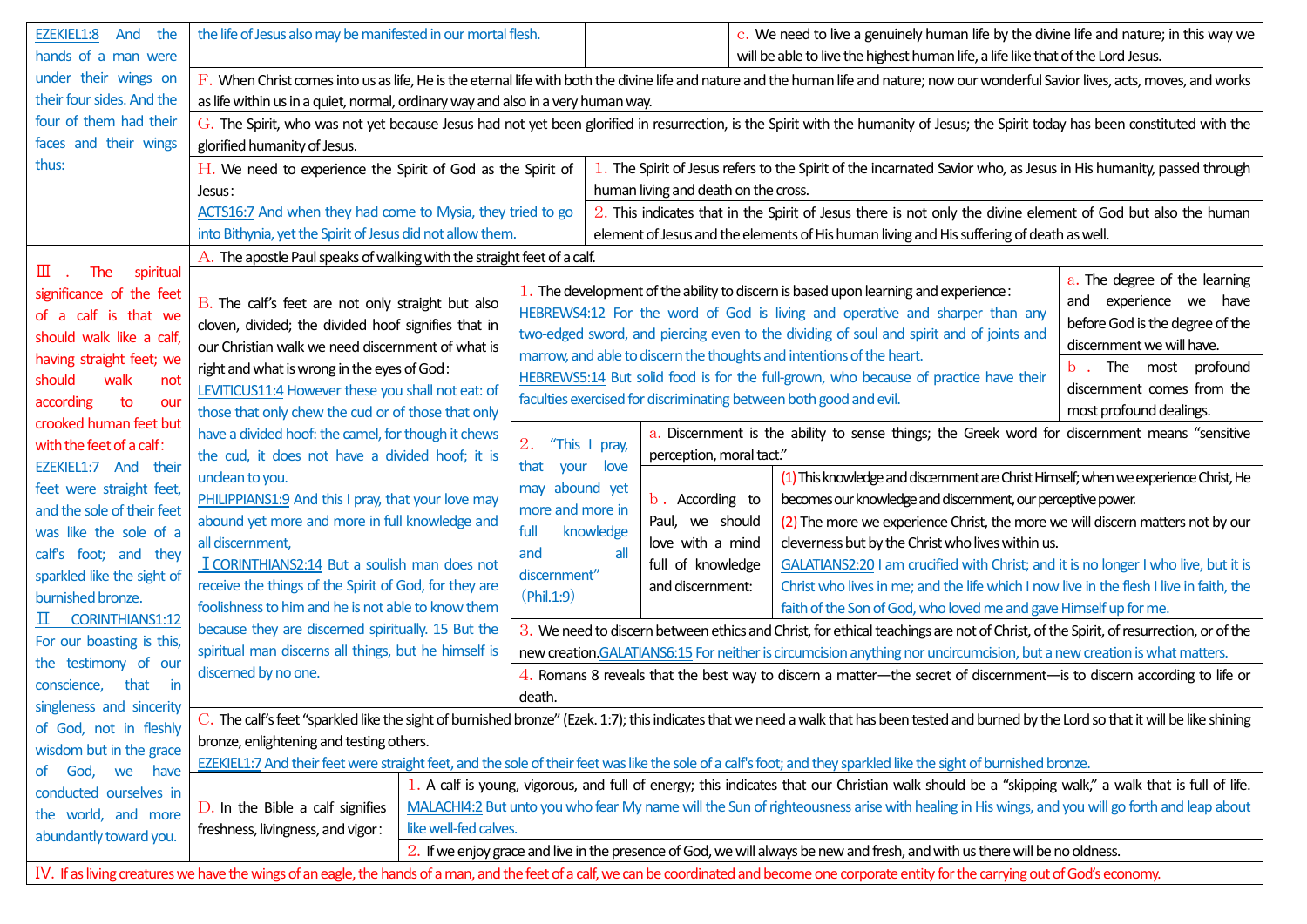Experience  $\Omega$  Not according to your own wisdom, strength, and ability, but Lord's grace, power, and strength: "But by the grace of God I am what I am; and His grace unto me did not turn out to be in vain, but, on the contrary, I labored more abundantly than all of them, yet not I but the grace of God which is with me. "(I CORINTHIANS 15:10) This is the eagle's wings. Whatever we do and whatever we are should not be according to our own wisdom, strength, and ability but by the grace, power, and strength of the Lord. Therefore, as Paul says, if we boast, we should boast in the Lord (1:31). We have no boast in ourselves or in anything else but only in the Lord. His power, strength, and grace are the eagle's wings to us today.

Business life model: You cannot experience Lord's grace, if you carry out serious work in your company according to your wisdom, strength and ability. "Because the foolishness of God is wiser than men, and the weakness of God is stronger than men." (1 Corinthians 1: 25), you need to seize Lord's grace as your strength, and experience it in carrying out your work. For example, a job that is beyond your reach and you do not want to do it, but you need to open to the Lord and pray as follows, "Lord Jesus, this task has a high difficulty level and I do not think I can do it. But I will use this task given by my boss as an opportunity to experience your grace. Whenever I am doing my work, I shall call upon your name, utilize my spirit, set my mind on the spirit and experience Lord's grace as my wisdom, power, and ability, amen!" ITIMOTHY 4:22 The Lord be with your spirit. Grace be with you.

②Fulfill one's duty in everyday life: Sometimes the young people may imagine that because they are seeking the Lord, there is no need for them to study hard. They may hope that, even without studying, they may pass their examinations with high grades. This attitude is mistaken. Young people, no matter how much you seek the Lord, love the Lord, and care for the Lord, you still need to be diligent in your studies. This means that no matter how much the grace of God is with us and no matter how much the Lord is empowering us, we must nevertheless fulfill our human duty in our daily living. For instance, we should eat healthy food in the human way and according to human principles. If we do not eat in a proper human way but instead try to behave like an angel, we will get sick. We have to do things in a human way. Under the eagle's wings there should be human hands, and these hands should always be working. This is to be balanced.

Junior high/high school student model: Student's duty is to study. You may need to participate in club activities and have fun with your friends, but should never be lazy or avoid your studies. You are a person, not an angel, so you should study hard diligently every day. You should not expect that the grades will drastically go up miraculously. Under the wings of the four living creatures there are human hands, those hands are constantly working. Even if you are busy during the period of exams, you need to pray-read the Lord's Word with the brothers and sisters at least 5 to 15 minutes every morning for the every morning revival. The Lord is in your spirit, and is little by little extending out to each part of your heart every day. Growing in the Lord also depends on the day-to-day accumulation, you need to call upon the Lord's name every morning and pray-read the Word. The growth of life is not a mutation, and it takes time. The principle is the same for increasing your grades in the studies. Do not think that it is troublesome to go by the human way. God's economy is not done by the hands of angel but by the

human hands. In other words, your daily efforts are remembered and blessed by the Lord.

③Be a human Christian: We all need to learn to be human. In fact, the more spiritual we are, the more human we shall be. If we would live Christ, we must learn to be human in a genuine way. When the Lord Jesus was on earth, He was very human.

We may wonder why the eternal life that we have received is a life of the divine nature and the human nature as well. It is so that this life can work in us not only in a quiet, normal way but also in a human way. The wonderful Savior works, moves, lives, and acts as life within us in a quiet, normal, ordinary way and also in a very human way.

College student/graduate student model: While you are a student, learn to experience the humanity of Jesus and become a normal and human Christian. Philippians 4: 8 says, "Finally, brothers, what things are true, what things are dignified, what things are righteous, what things are pure, what things are lovely, what things are well spoken of, if there is any virtue and if any praise, take account of these things." For example, if a class mate has gotten bullied, you should feel sorry and look after that person. Also, you should hold the resentment against those who are bullying. "Rejoice with those who rejoice; weep with those who weep" (Romans 12:15). Japanese people are lacking such human feelings, and normal interests in people. One of the causes of suicide from school bullying is classmate indifference. However, you have been saved and become a Christian, therefore you need to experience the humanity in Jesus and be a human being. In other words, we need to have happiness, anger and sadness with the others. God can use such a normal person to a great extent. Amen!

④Calf's legs are straight, and hoofs are divided: We all should walk like a calf, having straight hoofs. Also, we should not walk with the feet of a man. Man's feet are good, but they are somewhat crooked. Human cleverness is something crooked. This is why Paul said that he did not conduct himself in fleshly wisdom, that is, not in human cleverness. Instead of being crooked or clever, our Christian walk should be straight and frank. If we read the four Gospels, we will see that while the Lord Jesus was on earth, He walked in a very straight way. Step by step His walk was straight. He walked on the earth with calf's hoofs. In addition to being straight, the calf 's hoofs are also cloven, or divided. The divided hoof signifies that in our walk with the Lord we need a proper discernment to divide the right things from the wrong and the clean things from the unclean. To have a hoof that is not cloven, like that of a camel, is to have a walk without discernment. As believers in Christ, we need to have such a walk that we can discern what is right and what is wrong in the eyes of God.

Service model: In the services of the church life, you need to have calf's legs that walk straight and to have the distinctiveness. Walk straight means that you do not bring any impure motive, ambition, competition and so forth to the services. Those practices maybe common in the world, but never think the same for the services. In the church life and related services, you should pursue the Lord with a pure heart. Also, you need to have distinctiveness. "And do not be fashioned according to this age, but be transformed by the renewing of the mind that you may prove what the will of God is, that which is good and well pleasing and perfect."(Romans 12: 2). Without distinctiveness, you will be easily disturbed by Satan and your services will be in chaos.